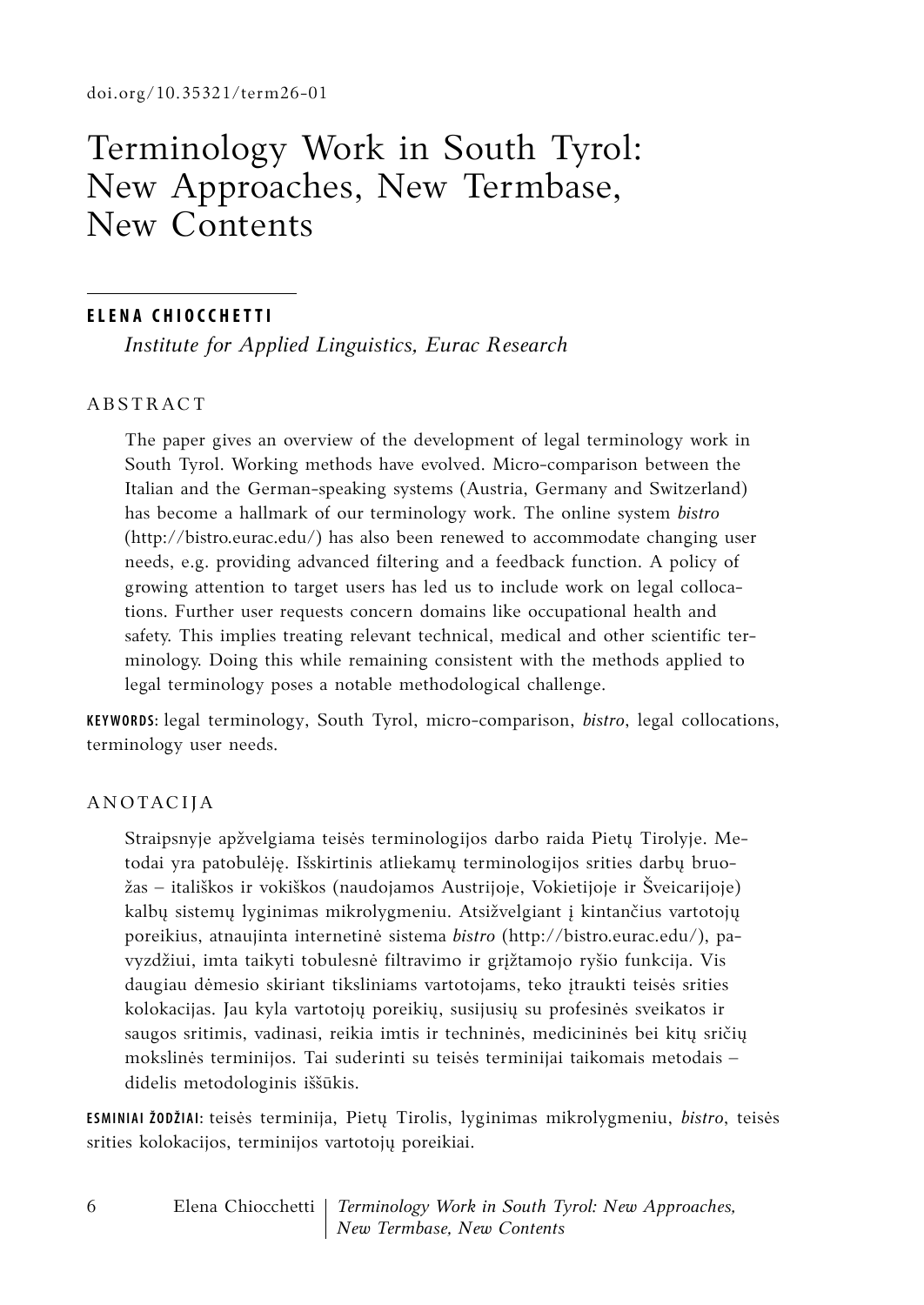## INTRODUCTION

By building upon and condensing previous research which illustrates the beginnings of terminology work in South Tyrol (Mayer 1997, 2000), the working methods adopted over a time span of about 25 years (Sandrini 1998; Maganzi Gioeni d'Angiò, Ralli 2010; Chiocchetti, Ralli 2016; Chiocchetti et al*.* 2017, 2019; Chiocchetti 2019) and the tools developed to disseminate results (Streiter et al. 2004; Ralli, Andreatta 2018), the paper aims to give an overview of the development of legal terminology work in South Tyrol since World War II.

South Tyrol (*Südtirol – Alto Adige*) is a multilingual province in Northern Italy, with about 525,000 inhabitants (ASTAT 2018: 9). Two thirds of the local population are speakers of a minority language: 70% have German as their first language while  $4.5\%$  are Ladin<sup>1</sup> native speakers (ASTAT 2018: 15). Today, both languages are officially recognised at local level, albeit to different degrees and in areas of different size.

German has co-official status in the entire Province (Presidential Decree No. 670/1972, Art. 99–100). The local public administration and the judiciary are obliged to offer their services in the language preferred by the citizen and to publish legislation and other official documents in both Italian and German. All public employees must prove knowledge of these two languages by passing an exam which has four different levels and consists of an oral and a written part. There are schools of all degrees with either Italian or German as a main medium of instruction and the other language taught as a second language. Place names are systematically bilingual (Palermo, Woelk 2011: 301; Alber, Palermo 2012: 291–293).

The Ladin language is officially recognised in the valleys of Gardena and Badia in South Tyrol. Ladin speakers are entitled to use their native tongue with the local public administration in the two valleys (e.g. the municipalities) and with provincial offices located outside the core area, provided that the latter mainly work in the interest of the Ladin community (e.g. the Ladin school board). Relevant legislation is made available also in the local Ladin variant or, at provincial level, alternately in one of

<sup>&</sup>lt;sup>1</sup> Ladin is an ancient Rhaeto-Romance language spoken in five valleys of the Dolomites that are part of three different provinces in Italy: Bolzano, Trento and Belluno. There are approximately 30,000 speakers in the entire area (Verra 2005: 115). About 20,000 live in South Tyrol (ASTAT 2018: 15), further 8,000 in Trentino (Lanzafame 2014: 6) and the remaining few in the province of Belluno. In this paper we shall not deal with the history and language of the Ladin minority in detail. For more information consult, for example, Pescosta 2010.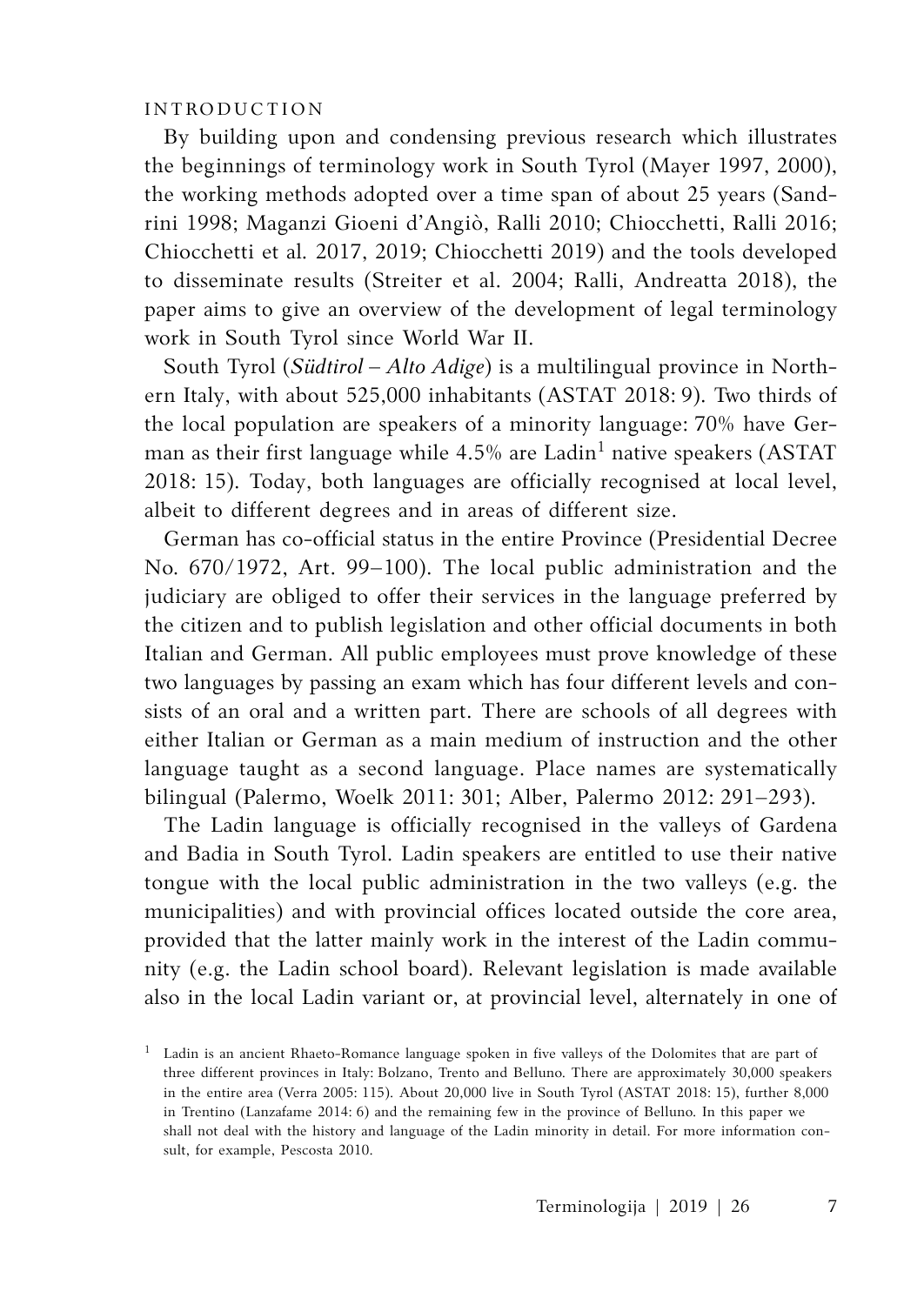the two variants (Resolution of the Provincial Government No. 210/2003). Employees in the Ladin administration must prove the knowledge of all three official languages to the extent required for their specific position. In Ladin schools, Italian and German are equally used as a medium of instruction and alternated regularly. Ladin is also taught for a few hours per week (Verra 2005: 120). Place names in Gardena and Badia are trilingual in Ladin, German and Italian (Verra 2005: 118).

This brief overview illustrates a situation in which the two South Tyrolean minority communities enjoy a high degree of protection and many essential rights, definitely being the best safeguarded minorities in Italy (Alber, Palermo 2012: 290). Yet today's state is the result of decades of social, economic and political struggles, including even terrorist attacks (Forcher, Peterlini 2010: 338–362). South Tyrol had become part of Italy in 1919 after World War I. Despite all the promises made at the time by the King of Italy, the fascist regime that took power in 1922 systematically suppressed the German press and place names, fully Italianised the school system, the public administration and the judiciary, and basically forbade the use of German in public (Forcher, Peterlini 2010: 267– 273; Pescosta 2010: 366–368). Ladin was deliberately considered a dialect of Italian (Pescosta 2010: 383).

First minority rights were granted with the Paris Peace Treaties after World War II. However, the ensuing First Statute of Autonomy (Constitutional Law No. 5/1948), passed by the Italian Republic in 1948, left the South Tyrolean minorities largely unsatisfied. Some language rights and minority protection were established, such as German language press and schools and the possibility of teaching some Ladin at elementary school (Constitutional Law 5/1948, Art. 15, 87). Nevertheless, the public administration as well as the legislative and judicial powers remained largely Italian-speaking and basically inaccessible to members of the local minority communities (see Alcock 2001 for a more detailed historical account in English). In addition, the use of German for legislation, court proceedings and public administration remained a mere possibility (Constitutional Law 5/1948, Art. 85), thus scarcely put in practice (Alber, Palermo 2012: 293).

The situation changed radically in 1972, when the New Statute of Autonomy (Presidential Decree No. 670/1972) was approved by the Parliament in Rome. From that moment on, the South Tyrolean minorities received a growing number of rights and ample autonomy, including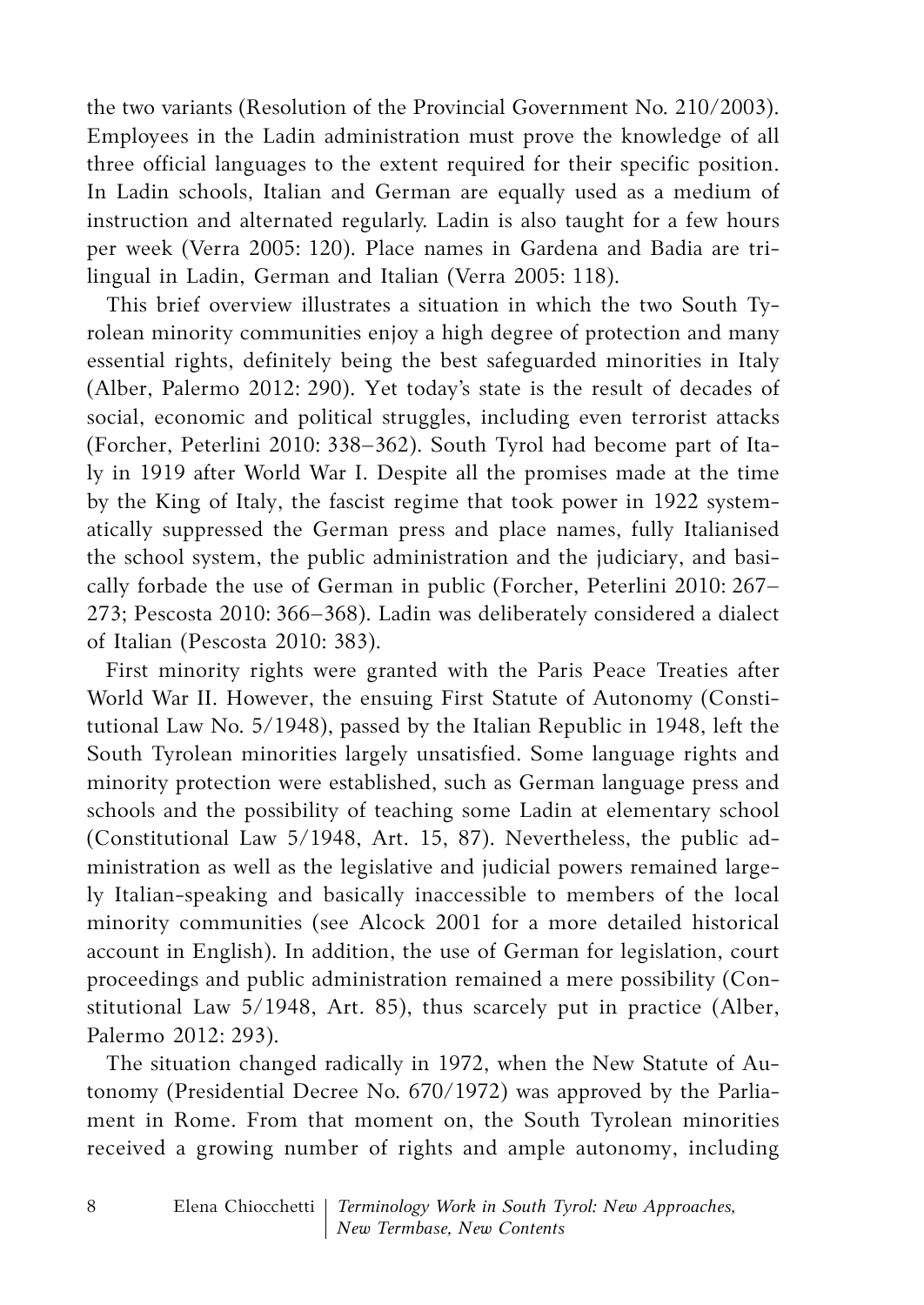primary and secondary legislative powers in many domains of administration, which lead to the current asset and, not surprisingly, to an increased need for legal terminology. Due to space constraints, the following Sections will concentrate on the terminological development of German but not of Ladin in South Tyrol.

# 1. THE BEGINNINGS OF TERMINOLOGY DEVELOPMENT IN GERMAN

Legal language poses a specific terminological challenge in South Tyrol. Designating Italian legal concepts in German requires particular efforts even today, for several reasons. First, in the past, German had never been used to express the Italian legal system and its concepts; therefore, no reference terminology was available (Coluccia 2000: 381). Second, for many decades the development of a German legal terminology for the above-mentioned purpose was hampered both by the fascist ban on the German language in South Tyrol and later, until the 1970s, by the marginalised status of the minority language in the judiciary system and in administration. Third, there are other nations in Europe where German is an official language at national or regional level (Ammon et al. 2016: XXXIX). However, due to the differences between legal systems and the resulting system-bound nature of legal concepts (de Groot 1999: 12), Austrian, German or Swiss terms, for example, cannot simply be borrowed to express the concepts of the Italian legal system (Alber, Palermo 2012: 300–310; Chiocchetti, Ralli 2016: 103–105). An evident case in point is the federal organisation of Austria, Germany and Switzerland that is reflected in their terminology. Such terms are largely inadequate to designate the more centralised Italian form of government.

Until half a century ago, the development of German legal terminology in South Tyrol was uncoordinated and not rarely ad-hoc. Mainly in the 1970s and 1980s, different teams of local academics, lawyers and judges working in specific domains joined efforts to translate the Italian legal codes pertaining to their respective fields of activity from Italian into German. The resulting parallel text editions of the Civil Code, Criminal Procedure Code, Insolvency Code, etc. were printed and distributed by a local publishing house (Zanon 2001: 178). In the aftermath of the New Statute of Autonomy and due to the new status of German as coofficial language, many other texts, such as laws and administrative documents of all kinds, were translated into German by public officials, clerks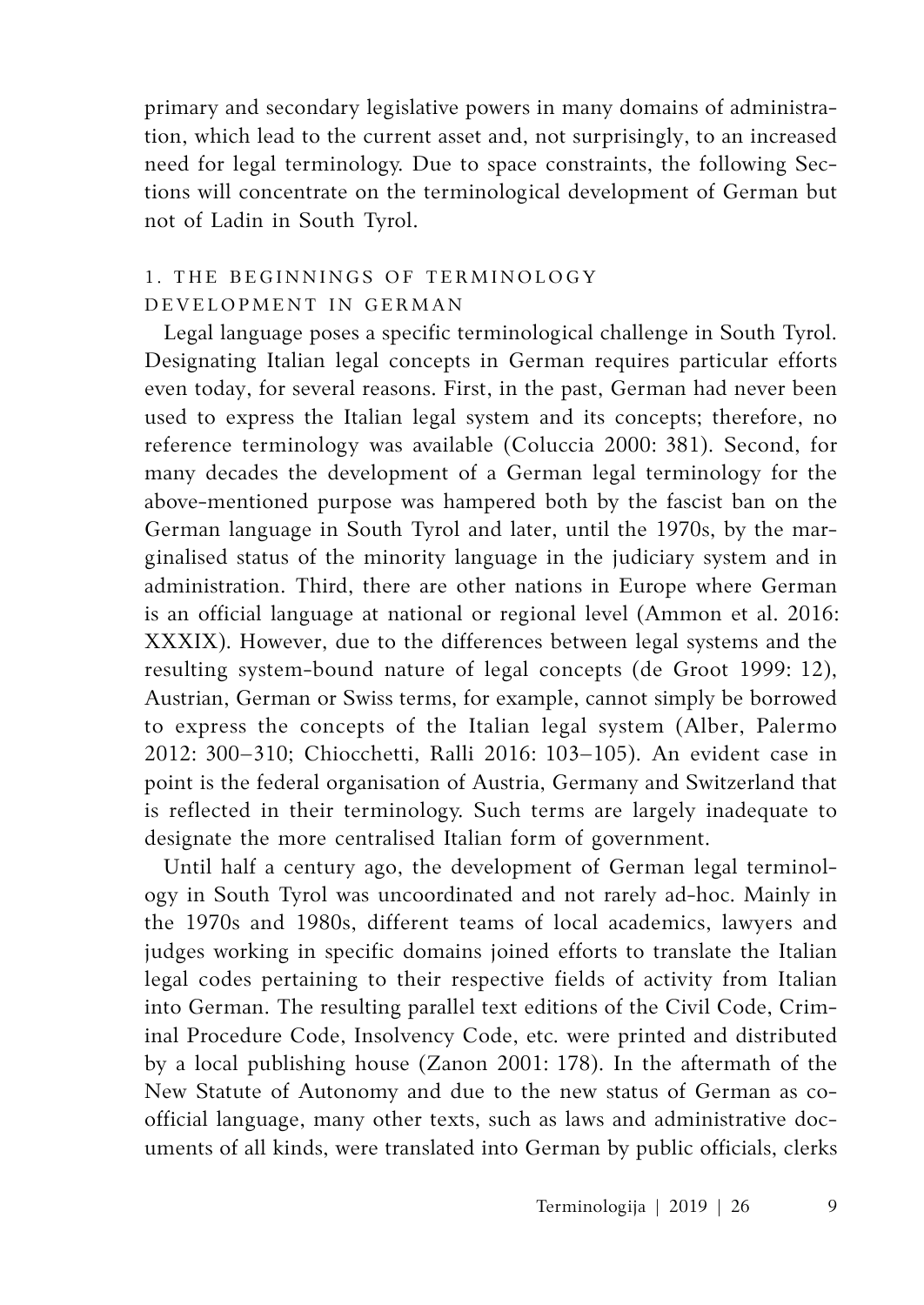and professional translators for both internal and public use. Regrettably, all these efforts were not directed by a central office and lacked the necessary strategic language and terminology planning. Translations were often drafted on a needs basis or left to the (private) initiative of offices, clerks, associations, etc. concerned with specific topics (Mayer 1997: 128; Palermo, Pföstl 1997: 53; Woelk 2000: 213; Chiocchetti et al. 2017: 258). As a consequence, the same concepts often ended up being designated by different terms in German (Mayer 1997: 128–129; Sandrini 1998: 399– 400; Zanon 2001: 178; Chiocchetti et al. 2013: 261; Chiocchetti, Ralli 2016: 105; Chiocchetti 2019: 178), creating concurring designations, confusion and terminological uncertainty. For example, *beni ereditari* (property belonging to a deceased person's estate) was rendered *Erbschaftsgüter*  in the translated Civil Code and *Nachlassgüter* or *Verlassenschaftsgüter* in the Civil Procedure Code.

When the New Statute of Autonomy was approved in 1972, it was soon realized that the implementation of the new language provisions needed to be based on consistent, complete and univocal legal terminology. It took over a decade of further uncontrolled development before a dedicated Terminology Commission was established by Presidential Decree 574/1988. The Terminology Commission was set up in 1991 and consisted of six experts (bilingual judges, lawyers and translators). Its mandate was to officially validate legally binding couples of Italian and German terms in the main subdomains of law (e.g. civil law, criminal law, procedure law, administrative law, etc.). The Commissioners' aim was to develop a consistent set of well-researched German terms designating the most important legal concepts of the Italian legal system, which had to be used by the South Tyrolean legislature, judiciary and administration. These terms were intended as one-to-one correspondents to the legal terminology in Italian and as a means of fostering legal certainty and reducing terminological variation in South Tyrolean German (Alber, Palermo 2012: 97–298; Chiocchetti et al. 2013: 266–268; 2019: 176–177; Chiocchetti, Ralli 2016: 105–106).

The Italian and German term couples were published progressively in the local Official Gazette in form of parallel lists. From the moment of their publication, the officially standardised terminology became legally binding in South Tyrol. In about 20 years of activity, the Terminology Commission managed to standardise approximately 7,400 couples of terms. The first list was published in 1994, the last in 2012. In addition, further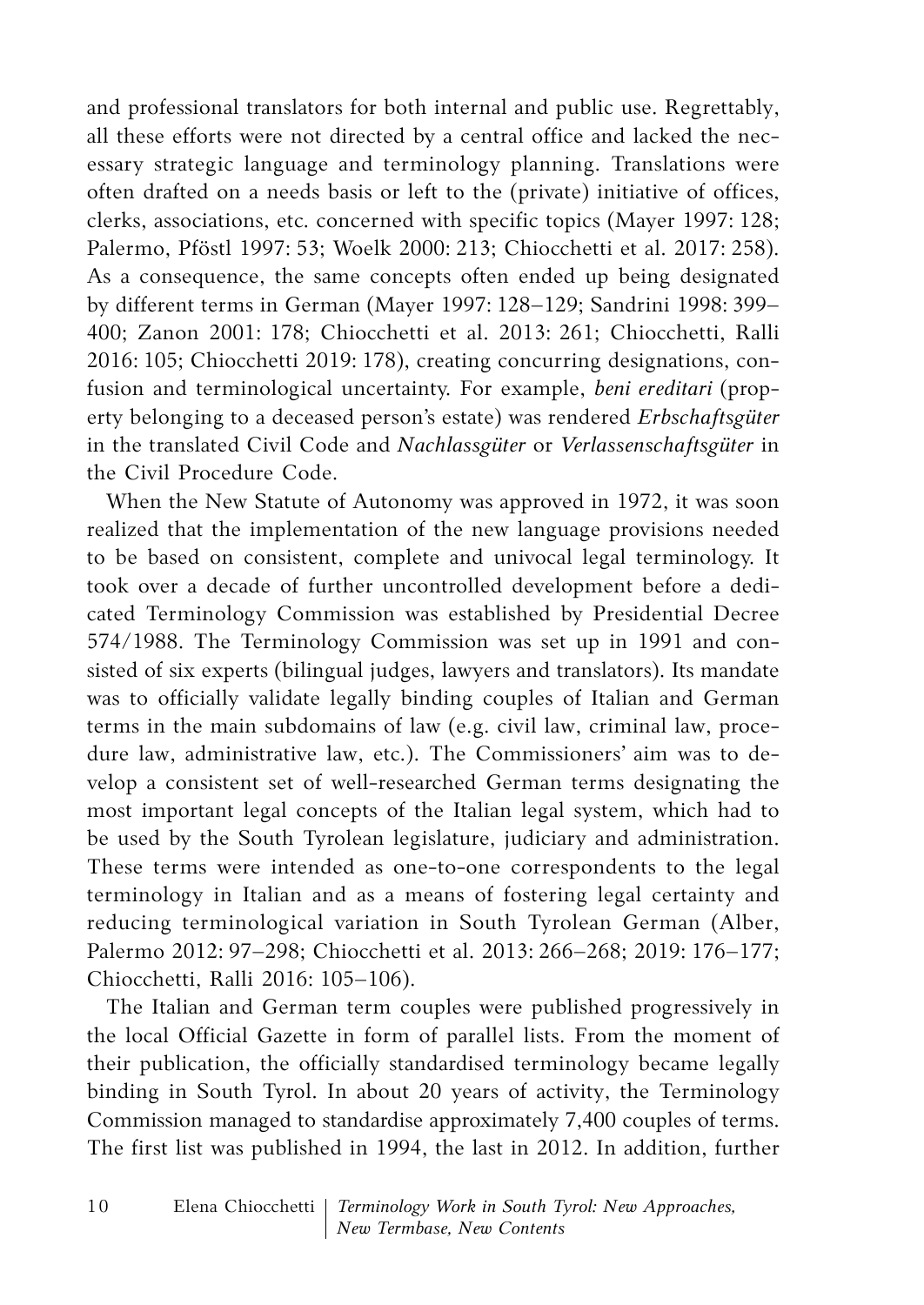terminology was already available in the parallel text editions of the main Italian legal codes. The terminology contained in these translations was batch standardised, bringing the amount of officially validated terms in South Tyrol to an estimated number of 15,000 to 20,000 (Chiocchetti et al. 2017: 265; 2019: 187).

The Commissioners were supported in their standardisation work by a team of terminologists and legal experts at Eurac Research (http://www. eurac.edu/linguistics) taking care of the preliminary research activities. The interdisciplinary team started working with a systematic and domainoriented approach by delimiting every subdomain under analysis and acquiring relevant source material. From there they extracted, selected and ordered the most important terms within the key subdomains of the Italian legal system (e.g. criminal law, family law, labour law) in Italian. Then they collected existing German designations for these national legal concepts in South Tyrolean texts. Definitions and contexts of use from relevant and authoritative books or normative texts were added, together with information on their sources (Mayer 1997: 126; Chiocchetti et al. 2019: 177–178). These fully-fledged terminological entries elaborated according to terminological principles and methods (Arntz et al. 2014: 211– 219) served as a basis for the decisions of the Terminology Commission that officially validated one South Tyrolean designation for every legal concept treated. In this way standardisation work contributed greatly to suppressing old impromptu or incorrect terms and to reducing terminological variation in South Tyrolean legal German. For example, the standardised term *Erbschaftsgüter* is now the only designation used to render *beni ereditari* in local legislation. The systematic approach allowed to create a stock of coherent German terminology for the most important domains of activity of the local legislature, jurisdiction and administration.

## 2. NEW APPROACHES

The first change in working approach concerns legal comparison. This method allows to compare different legal systems against each other to detect similarities and differences. The comparison can involve entire legal families and legal systems with regard to their general methods and approaches to legal issues, legislative practice, legal interpretation, jurisprudence, etc. (macro-comparison). It can also concern specific concepts or problems. In the latter case the method is termed micro-comparison (Zweigert, Kötz 1996: 4–5; Pommer 2006: 84–85) and becomes relevant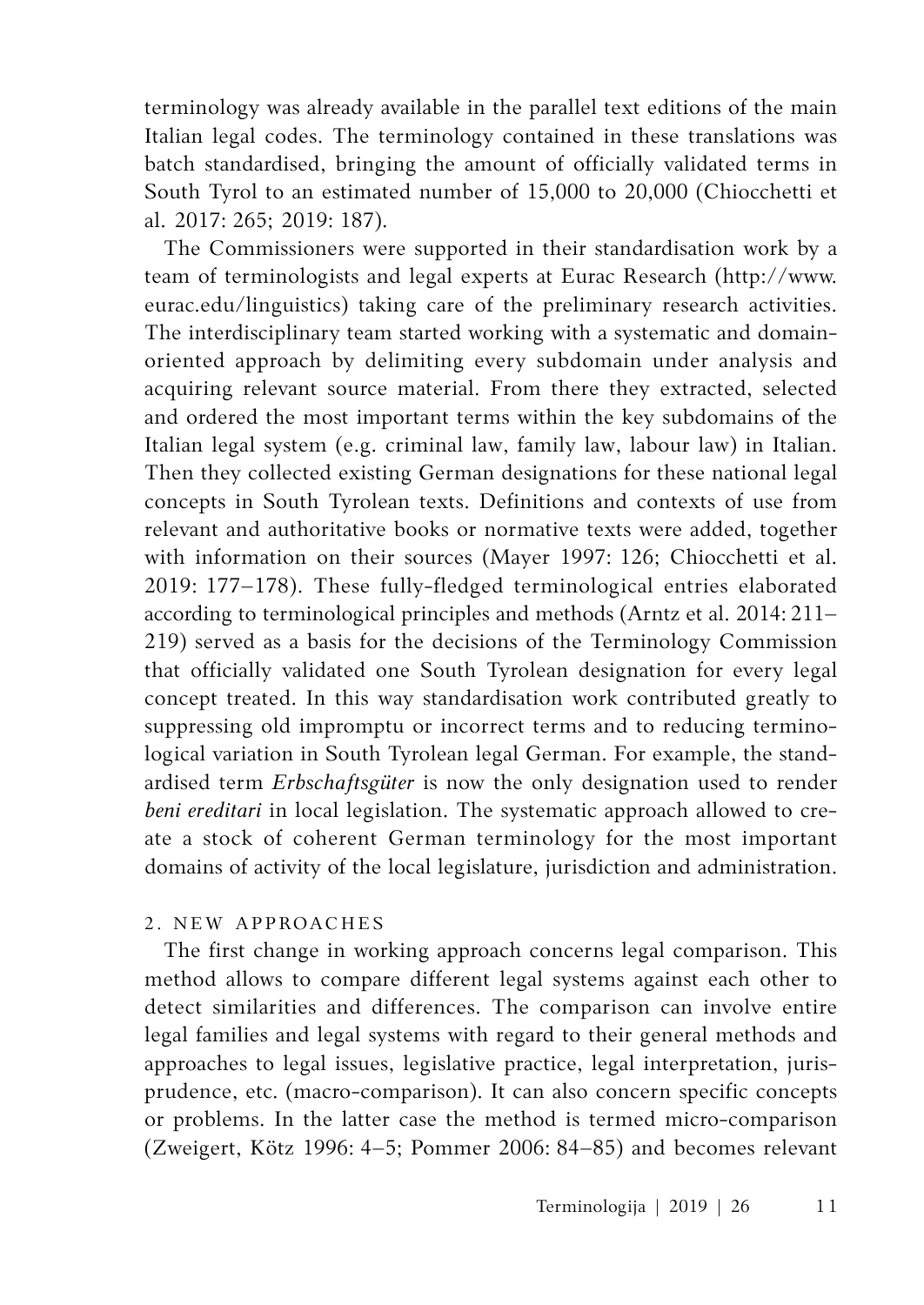for terminology work in the domain of law (Sandrini 1996: 160–166; Mayer 1997: 126–127; de Groot 2002: 222; Chiocchetti 2019: 180–182). Micro-comparison allows to understand whether two designations belonging to different legal systems refer to the same legal concept or not, i.e. to check whether the relevant characteristics of the given concepts coincide or to detect important conceptual discrepancies (see e.g. Chiocchetti, Ralli 2016: 107–110 for examples). In relation to terminology work in South Tyrol, applying micro-comparison means looking for legal concepts in Austria, Germany and Switzerland that are conceptually equivalent to the Italian legal concepts under analysis and which have a similar function within their respective legal systems (Mayer 2000: 299; Chiocchetti, Ralli 2016: 106–111).

At the onset of terminological activities in South Tyrol, it soon became clear that terminology work was not possible without casting a look across the border. South Tyrol has only over 300,000 speakers of German (ASTAT 2018:9), while there are almost 100,000,000 other native speakers in Europe, mainly residing in Austria, Germany and Switzerland (Biere 2017: 22). In addition, South Tyrol has always maintained thriving social, cultural, commercial and political contacts with these countries (Woelk 2000: 213–214). Therefore, to avoid an excessive regionalisation of South Tyrolean German and to foster transnational communication with the other German-speaking areas (Sandrini 1998: 408), considering the terminology used in the neighbouring countries would have been an advantage. Also, on very practical terms, the Terminology Commission could adopt two strategies to fill any terminological gaps: either produce neologisms or borrow foreign German designations used for equivalent concepts. This implied introducing microcomparison for concepts with non-existing or inadequate designations in South Tyrolean German (Mayer 1997: 129; 2000: 299). At first, this rather "laborious and time-consuming method" (Mayer 2000: 297) was applied sporadically to fill terminological gaps or propose better fitting designations. At the beginning of the new millennium, however, an EU-financing allowed to extend the method to a growing number of concepts. Over the years, legal comparison became a fundamental practice to ensure a high degree of terminological quality in South Tyrol (Mayer 2000: 297), primarily by reducing impromptu and often literal translations from Italian and inadequate German designations. Today, legal comparison between the Italian legal system and the neighbouring German-speaking systems it is the hallmark of terminology work at Eurac Research (Chiocchetti et al. 2019: 178).

Elena Chiocchetti *Terminology Work in South Tyrol: New Approaches, New Termbase, New Contents* 1 2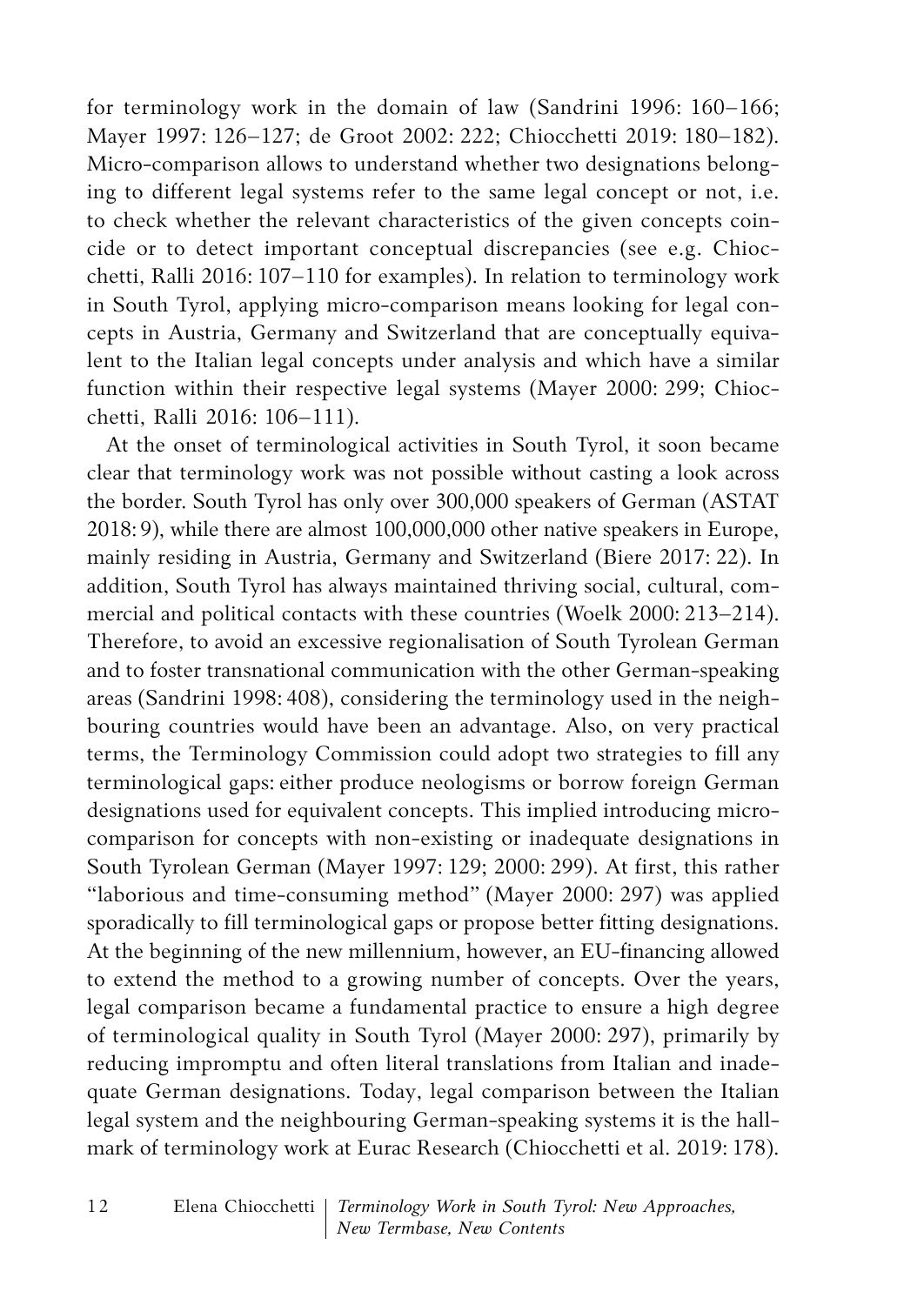The second change in working approach, about a decade later, was a shift from a systematic and basically standardisation-oriented to a more descriptive approach, which also allows for ad-hoc and text-oriented terminology work. This transition became necessary when the activities of the Terminology Commission were discontinued in 2012 due to several reasons. All the Commissioners were employed full-time in other positions, so that they could work on terminology issues only occasionally and standardisation work did not proceed at high speed. In addition, only three out of six Commissioners were native German speakers. These three had a higher workload than their Italian-speaking colleagues, especially when neology was necessary. The formal procedure for standardisation further hampered activities, because the lists validated by the Terminology Commission needed to be approved by both the local government and the local representative of the central government before being published in the Official Gazette. This meant a systematic delay of six months. The lack of time and the lengthy procedure in the end made it difficult to keep up with new legislation, the designation of new concepts and the necessary revisions in case of legal reforms. Indeed, it happened that previously standardised terms became outdated quite soon. Finally, if we consider that the terminological needs became urgent in 1972 when the New Statute of Autonomy was passed and that the first standardisation results were published in 1994, a delay of over 20 years becomes evident. In the meantime, terminological development kept happening in an uncoordinated and unplanned way, making subsequent standardisation even more challenging (Chiocchetti et al*.* 2017: 262–263).

Despite all these obstacles, the standardisation efforts have provided a fair amount of established terminology in several subdomains of law and – most importantly – drawn attention to the quality of language, translation and terminology as well as to the existing terminological repositories. Not all standardised terms were accepted by the users, terminological variation still exists and there remain several domains which would need some systematic terminology work (e.g. tax law). Such systematic work is still done when new domains are explored, but a notable share of the terminological activities at Eurac Research today are text-related (for example, when new legislation is passed on important topics) and ad-hoc (for example, when new concepts become relevant or specific requests are posted). In addition, the existing stock of terminology is regularly checked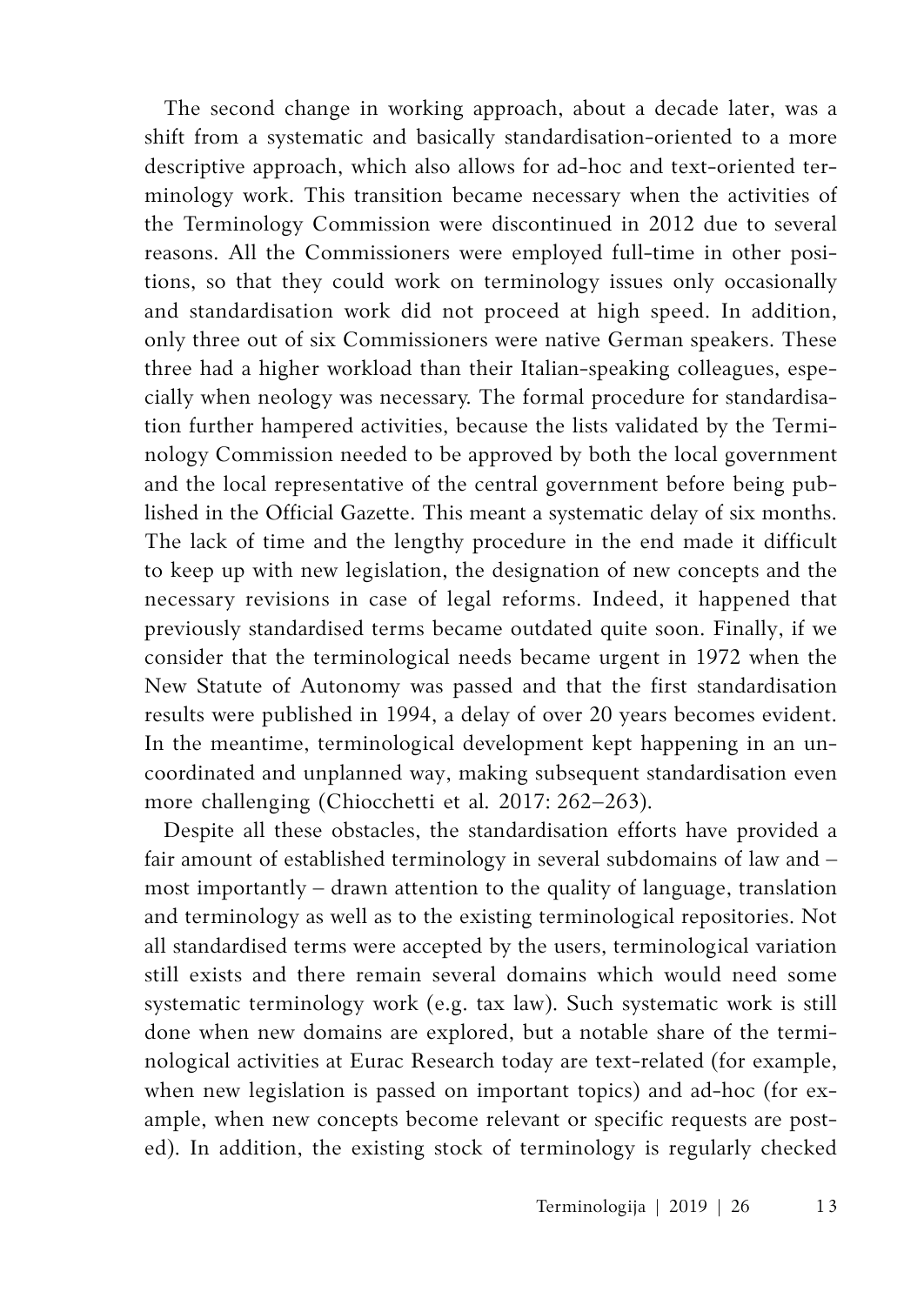and, if necessary, updated. Today, maintenance and updating are essential steps to preserve the quality and reliability of any terminological resource for its end users (Drewer, Schmitz 2017: 37; Zanola 2018: 77).

Standardisation work was always based on essentially descriptive terminological entries. With the last normative step being abandoned, the descriptive approach remained in place. In addition, since it is now easier to disseminate terminology widely (e.g. via the Internet) and the aim of terminology work today is not just developing South Tyrolean legal language anymore, but facilitating and fostering transnational communication, standardisation is not needed with the same urgency as before. When there are still doubts on which term, among a set of two or more concurring ones, should be used in South Tyrol, the terminologists at Eurac Research consult with the Office for Language Issues, which is responsible for the translation and revision of local legislation, and with domain experts, so that a joint recommendation may be given. However, this recommendation is in no way legally binding and the users remain free to choose based on the information made available in the terminological entries.

The third and last change in working approach concerns cooperation with end-users. In the 1990s, the most urgent domains had been selected on a needs basis, favouring the subdomains that were more relevant for the South Tyrolean public administration and the judiciary, while essentially leaving out some others such as, for example, maritime law and church law. In the last three decades the local government has acquired additional primary and secondary legislative powers and some subdomains have gained relevance, for example occupational health and safety. Consequently, the current approach to terminology work is very focused on the needs expressed by the end users. For example, the request for terminology work in the domain of occupational health and safety was voiced by the responsible offices within the local administration. Terminology work on living wills was triggered by a new law approved in 2017 in Italy. Several ad-hoc requests were posted by other local public or private organisations, e.g. the Court of Auditors, the Customs Agency and private users or associations. Such requests are analysed, answered and the results are made available to the general public.

Paying greater attention to the real needs of users allows the terminology work at Eurac Research to be focused on current topics and, at the same time, to disseminate work more easily among specific professional communities. Working on present-day legislation and debated topics as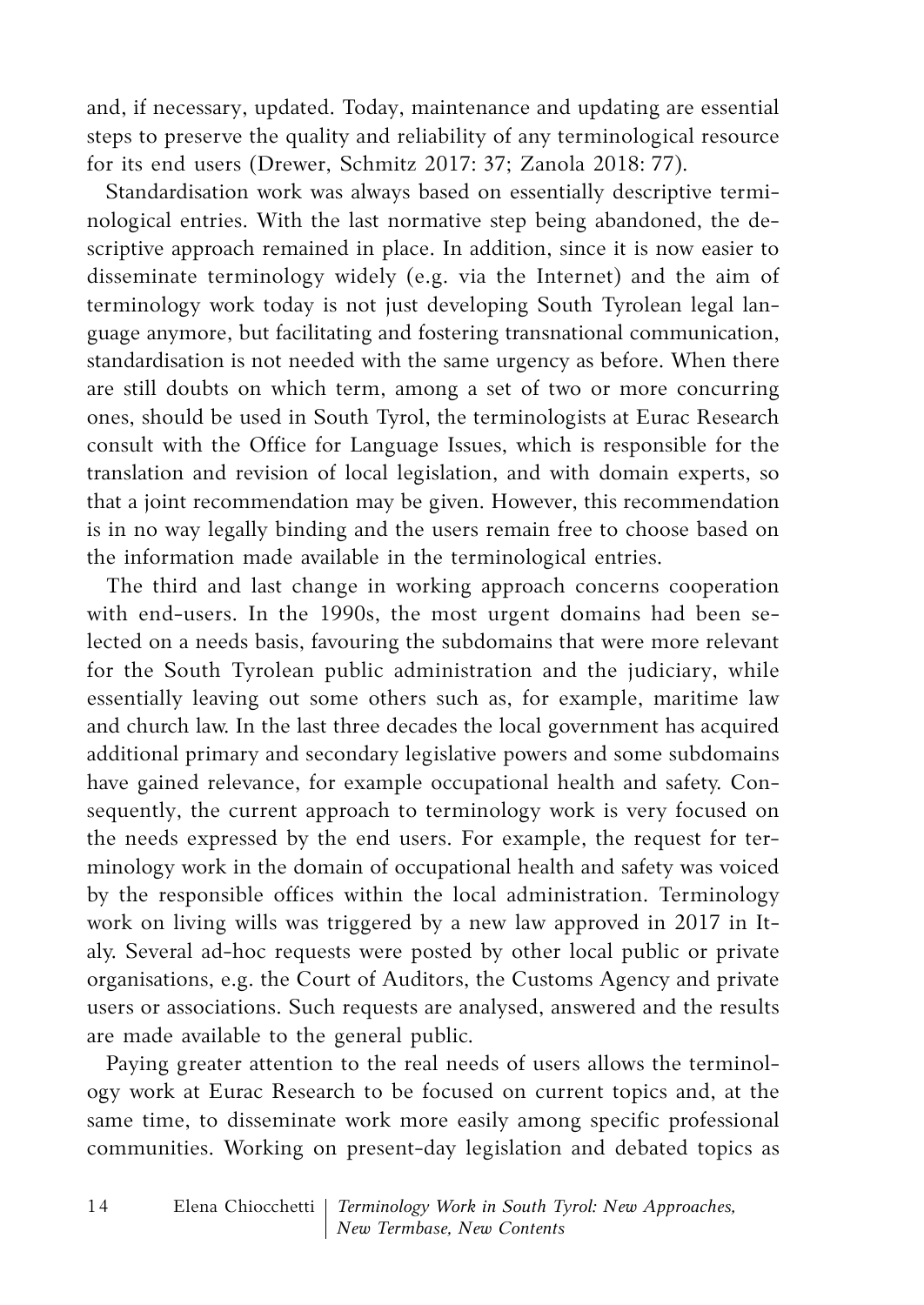soon as possible also helps directing the language choice of text drafters in the local media and administration, thus reducing the spawning of impromptu translations and terminological variation. For example, making comparative terminology work on the terminology used in the debate on same-sex civil partnerships available very soon helped eliminate literal translations such as *zivile Union* for the Italian term *unione civile* and disseminated the equivalent *eingetragene Lebenspartnerschaft*. The latter is the term used in Germany, whose legislation served as a model for the Italian one (Deputati PD 2016: 1). The Swiss and Austrian term *eingetragene Partnerschaft* is very similar and further supports the choice of an established foreign equivalent rather than a literal translation that would be understood only by South Tyroleans.

### 3 . NEW TERMBASE

To be effective and valuable, terminology work needs to be disseminated and made available to its end users (Arntz et al. 2014: 251; Drewer, Schmitz 2017: 30). The bilingual word lists of standardised terms published in the Official Gazette were not widely accessible. Furthermore, the full terminological entries contained additional precious information like definitions, contexts of use and notes that were also worth sharing. For this reason and thanks to the favourable technological development, since 2002, all the terminological entries produced at Eurac Research have been published in full and made freely available online through the Information System for Legal Terminology *bistro* (http://bistro.eurac.edu/).

*bistro*'s aim is to foster communication and mutual understanding between people and organisations from different legal systems, with a focus on Austria, Italy, Germany and Switzerland. The relevant supranational levels of EU law and international law are partly included, too. With a more local focus, *bistro* also intends to support and promote the development and harmonisation of legal terminology in South Tyrolean German. Its contents mainly relate to administrative, civil, commercial, company, criminal, family and (civil and criminal) procedural law. Occupational health and safety is another well-represented legal subdomain today. *bistro*'s target groups are both professionals, i.e. legal experts, legal text drafters and translators, as well as students of law, linguistics, translation and related disciplines. *bistro* contains terminology in Italian, German and – to a much smaller extent – Ladin. Its unique feature is that German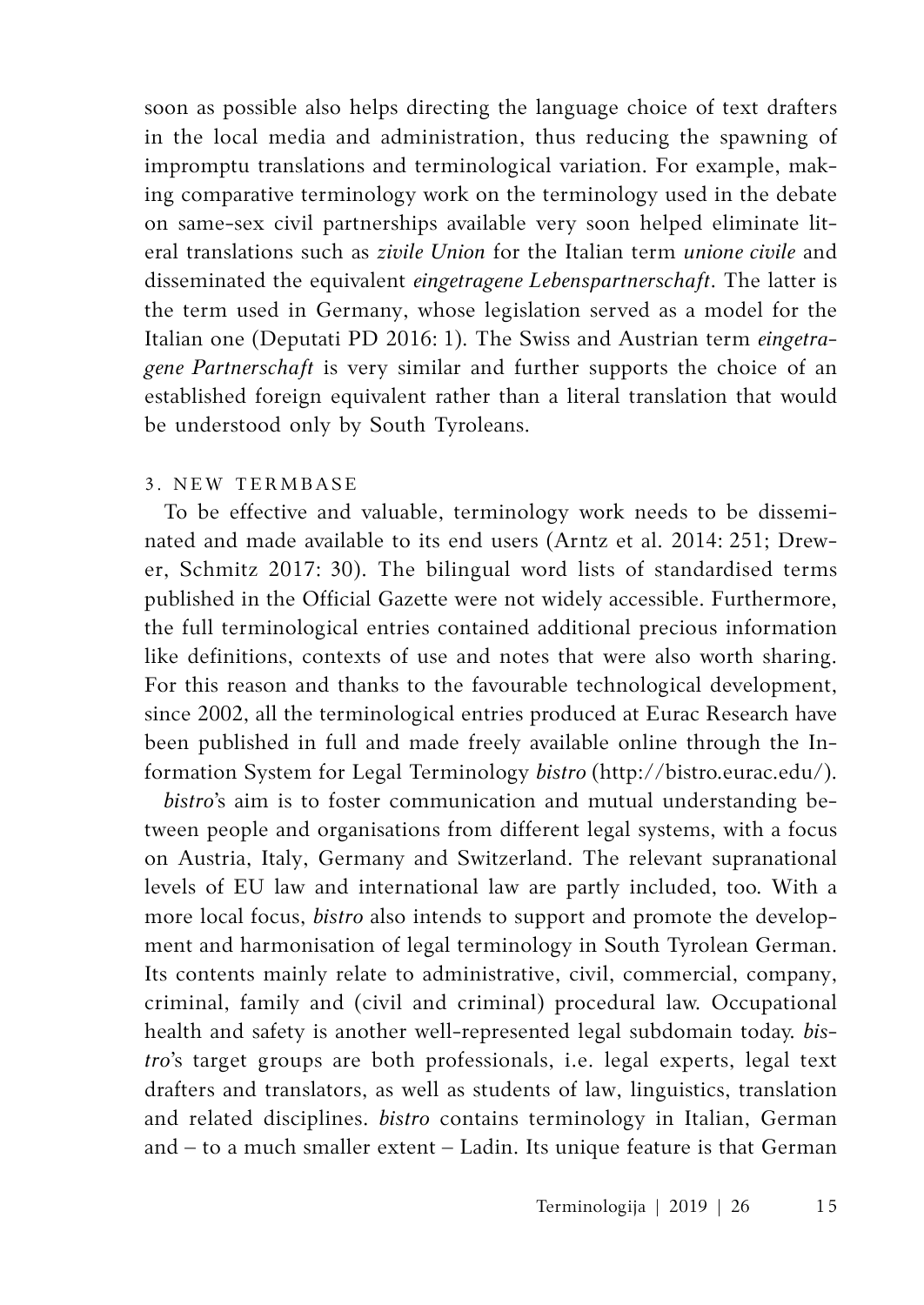terminology is clearly distinguished according to the legal system it belongs to. Also for Ladin terms there is information on which of the two local variants they belong to (Ralli, Andreatta 2018: 8).

Computer linguists at Eurac Research started developing *bistro* in 2001 to allow a quick and generalised access to terminological and standardisation-oriented information in South Tyrol. Entries were elaborated within a commercial terminology management system (TMS) and then published via *bistro.* At the time, *bistro*'s architecture was a relational database: it was modular and data visualisation was dynamic. An XML-file from the TMS was imported and the content of each entry (e.g. terms, definitions, grammatical information, source information, etc.) was stored separately in different SQL tables. These were connected through bidirectional graphs, so that all information could be retrieved during user searches. Data visualisation was organised in different views, dynamically combining data and using stylesheets (XSLT, CSS) (Streiter et al. 2004: 204, 213). Nevertheless, information in terminological entries was always shown in the same sequence and it was not possible to order the contents by language, for example, or by search term (Chiocchetti et al. 2019: 186). Next to providing access to terminology, the former *bistro* also offered a bilingual corpus of legal texts called CATEx (Gamper, Dongilli 1999) as well as basic term extraction and term recognition tools.

Over the years, and partly due to further technological development, the first version of *bistro* became slow and obsolete. It was not particularly user-friendly, the content of the updated terminological entries started differing from the aging CATEx corpus of legal texts and the search functions were limited. Updating the relational database became more and more complex and time-consuming as well as error-prone. For these and other reasons, thanks to a financing by the Autonomous Province of Bolzano, in 2013 a team of terminologists and IT experts began to rethink, restyle and reprogramme *bistro*, making the system more flexible, user-friendly and interactive (see Ralli, Andreatta 2018 for a detailed account over all is functions and features).

Targeting the same user groups but focusing more on international cooperation and communication, the new *bistro* offers first a basic overview of all the terms designating the same concept and quick access to the full terminological entry, if users wants to receive more information. It is also possible to choose between a simple and advanced search mode. The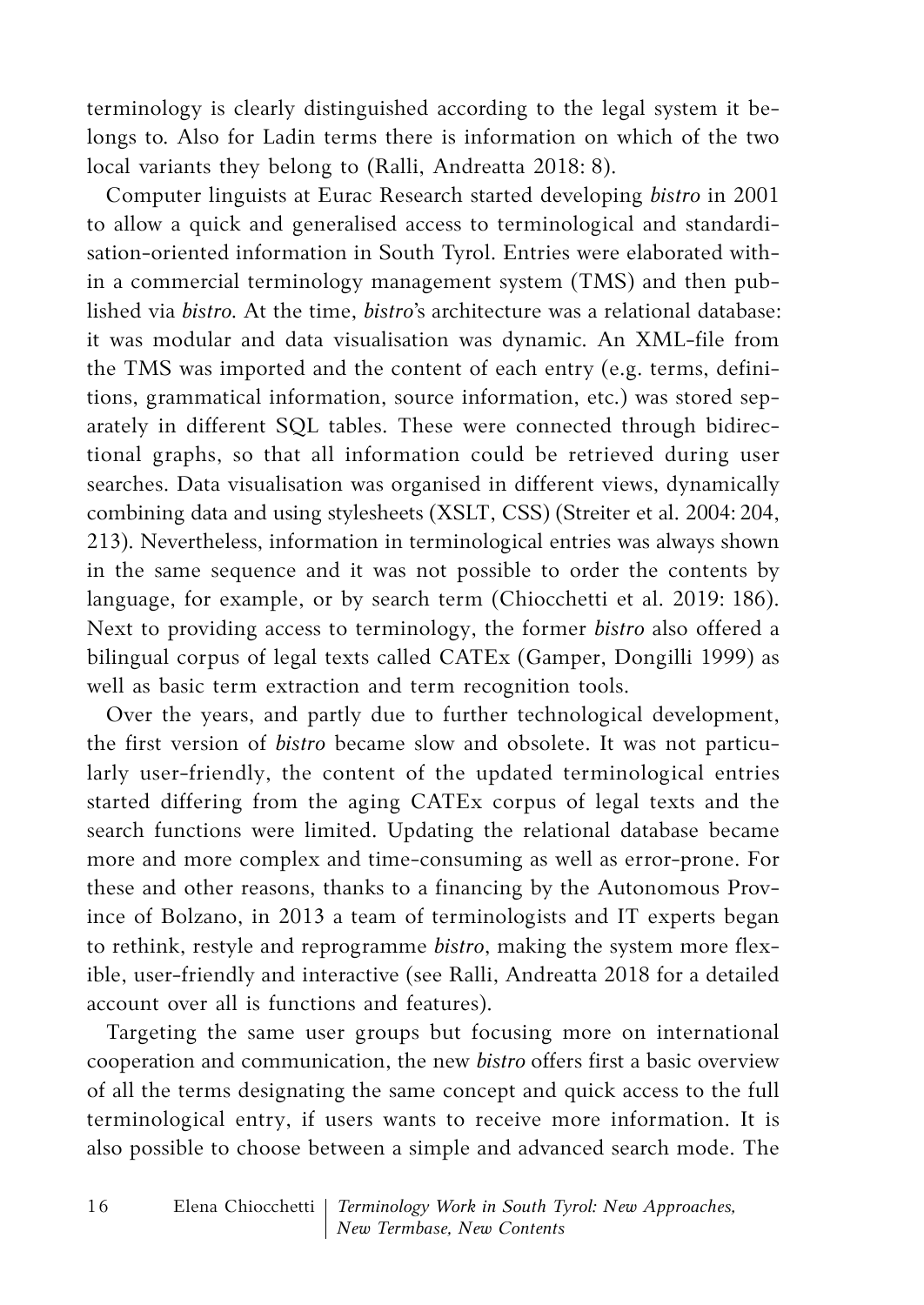latter has filter functions for every language or variant, legal system and specific legal subdomain contained in the terminological entries (Ralli, Andreatta 2018: 21–22). This means, for example, that users translating a text from Italian into German for Austrian readers may decide to apply a filter and so remove information concerning the other German-speaking legal systems and the Ladin language. Users may also choose to expand or collapse contexts or to access full bibliographic information for every source (Ralli, Andreatta 2018: 29). From the point of view of data maintenance, better and quicker import functions were provided for (Ralli, Andreatta 2018: 38–39). A feedback button allows users to comment on existing entries, suggest changes or propose new terms to be added (Ralli, Andreatta 2018: 30). Finally, since they were often leading users astray and not on a par with recent technologies, outdated tools and contents like the CATEx and the term extraction tool were removed.

Today (July 2019) *bistro* contains about 12,500 bilingual terminological entries, a small amount of which are trilingual and also contain Ladin terms. Many are legal comparative entries, i.e. they collect not only the Italian and German (and sometimes Ladin) designations for Italian legal concepts, but also the German terms for equivalent foreign concepts from Austria, Germany and Switzerland. *bistro* has become a flexible, reliable and intuitive system, both for the terminologists, who update its contents by regularly uploading an export from the commercial TMS, and for its target user groups (Zanola 2018: 77–78). This is shown by the growing number of accesses since 2016: in the first 12 months accessed doubled (from 12,000 to over 26,000), in the following year they reached almost three times the initial number (36,000) (Chiocchetti et al*.* 2019: 189). Inputs and questions received through the feedback form also show that there is increasing interest in *bistro* outside South Tyrol (Chiocchetti et al. 2019: 185).

## 4. NEW CONTENTS

As illustrated in the previous sections, past efforts have provided *bistro* users with a notable stock of reliable legal terminology, even though several domains remain to be completed, updated or treated. Also, we have seen that paying greater attention to the needs of end users and providing them with a dedicated feedback function (Drewer, Schmitz 2017: 31) in *bistro* has partly changed the approach to terminology work.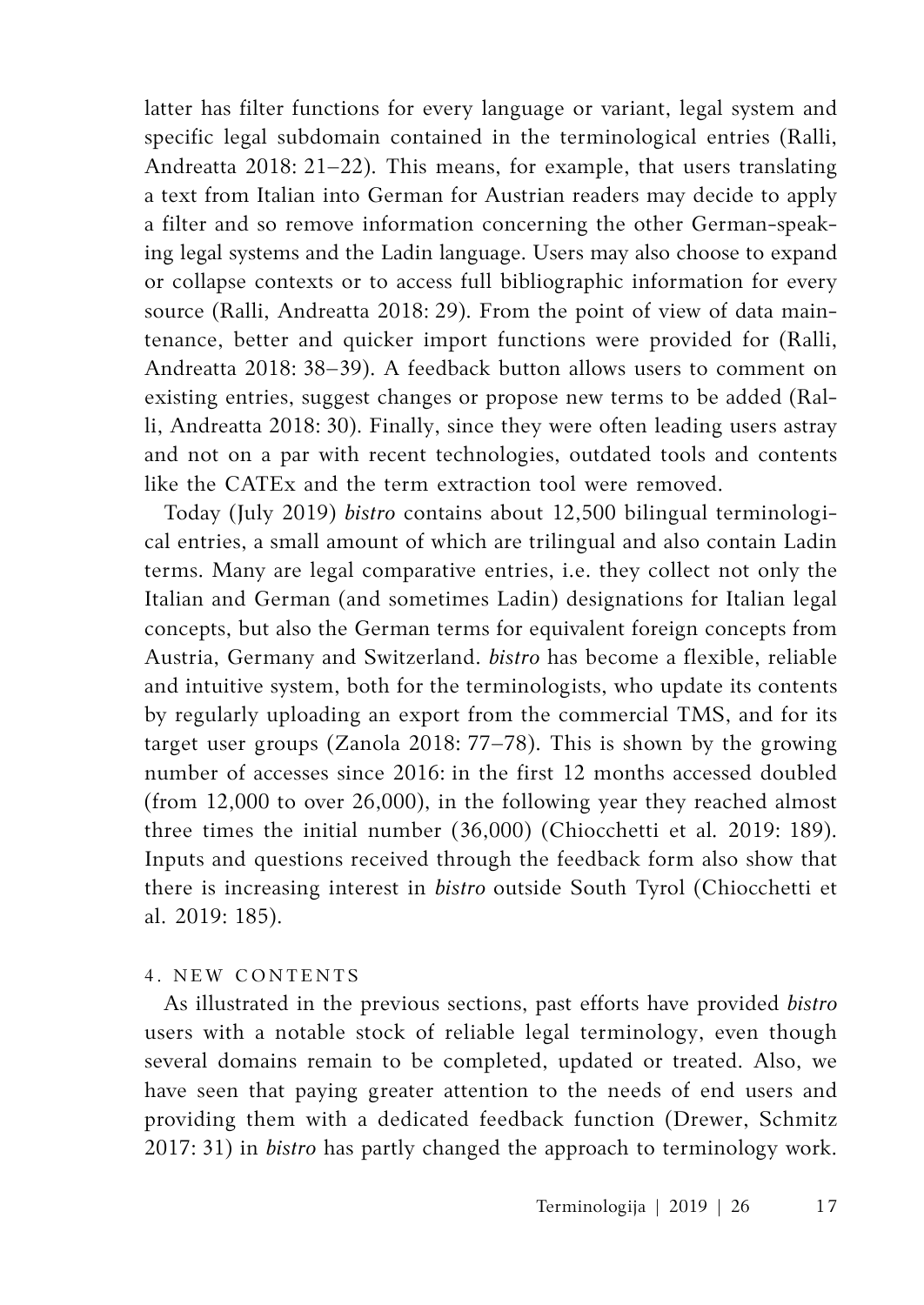Another consequence of this greater attention to users is that, about a decade ago, Eurac Research started elaborating legal collocations<sup>2</sup>. (Specialised) collocations represent frequent pitfalls both for unexperienced but also for advanced language mediators and foreign or second language users (Holderbaum, Prien 2004: 451; Forget 2014: 245; Grass 2014: 109; Lerat 2014: 98). Adding them to *bistro* meant inserting a semasiological (i.e. wordoriented) section into relevant entries which are elaborated following an onomasiological (i.e. concept-oriented) principle (Maganzi, Ralli 2010:100). The collocations are therefore filed under the main headword so far (e.g. *adempiere un contratto*, i.e. to fulfil a contract, is stored under the headword *contratto*) and are visible only when accessing the full terminological entry (Ralli, Andreatta 2018: 20). The small collection of bilingual collocations is particularly appreciated by translators (Grass 2014: 108–109) and by people who are not used to drafting legal texts or need to do so in their second language (Maganzi, Ralli 2010: 106). Currently *bistro* contains almost 1,500 collocations in Italian and over 1,800 in German. Following the approach used for the terminology itself, collocations are also attributed to one or more legal systems. This is due to the fact that collocations are systembound, too. For example, *eine Frist beifügen* or *beisetzen,* i.e. to set a deadline, may be used in South Tyrol, but not in other legal systems, which prefer *eine Frist ansetzen*. Similarly, *als Erbe berufen,* i.e. to nominate someone heir, is used frequently in the German legal system, while *als Erbe einsetzen* is more common in Austria and Switzerland.

The closer cooperation with (potential) end users brought requests for terminology work in domains that go beyond the core content of *bistro*, i.e. the legal domain. For example, when dealing with occupational health and safety (OHS) it is necessary to decide how to treat technical, medical and other scientific terminology, which is a fundamental part of OHS, but not strictly legal. For example, "ladders", "hoists", "vibration", "radiation" or specific diseases like "asbestosis" or "burnout" are key terms in OHS, even though one would probably not expect to find them in a

<sup>2</sup> For the purposes of *bistro*, the team of terminologists at Eurac Research adopted the definition by Ulrich Heid and Rufus H. Gows, who understand collocations very widely as "lexically and/or pragmatically constrained recurrent occurrences of at least two lexical items which are in a direct syntactic relation with each other" (Heid, Gows 2006: 980). This includes groups composed of  $N + Adj$ , Adj + Adv,  $V + Adv, V + N_{obj}, N_{subj} + V, N + N_{gen}$ , etc. Since some of these are typical structures of multiword expressions representing legal concepts, e.g.  $N + Adj$  or  $N + N_{gen}$ , which are treated onomasiologically, the collocations in *bistro* are predominantly V + N groups (Maganzi, Ralli 2010: 100-102).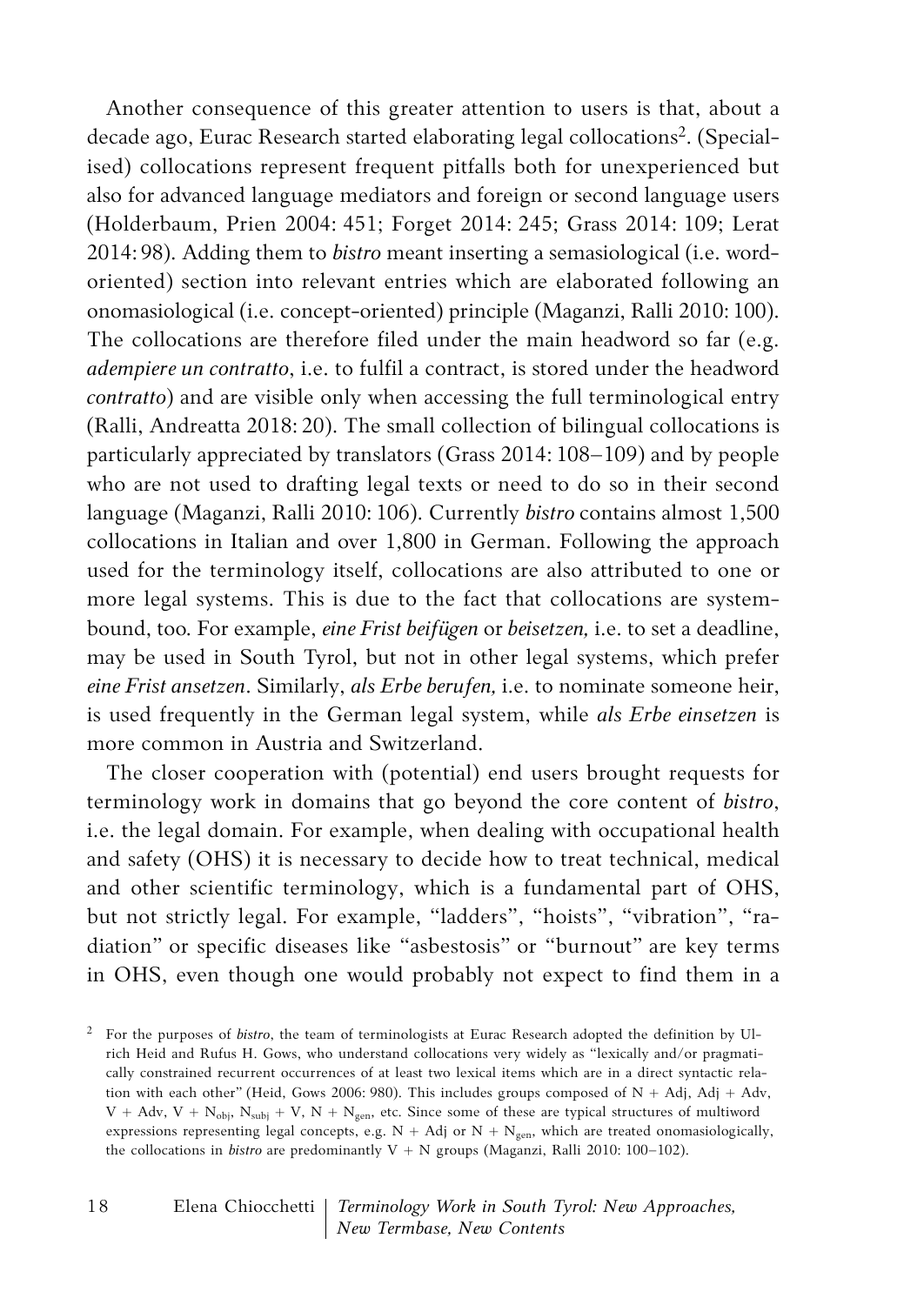legal termbase. In addition, many of these terms have scientific definitions which do not change across legal systems, and therefore, legal comparison is not necessary.

Legislation affects all aspects of life. For this reason, it is not uncommon that terms originally belonging to other domains become relevant from a legal point of view. For example, in family law regulations on "artificial insemination" are important; some practices may be allowed or forbidden (e.g. "donor insemination" was forbidden for over a decade in Italy). Therefore, *bistro* has always contained a small amount of terminology originally pertaining to other domains but used in legislation, sometimes even with a specific legal definition different from the definition in the source domain. Working on OHS means facing a wealth of such terms, so that a shared decision on when and how to add them to the termbase and how to elaborate the entries becomes necessary. As a general rule, we decided to store legal definitions and contexts of use from legal texts whenever possible for every legal system considered, so as to treat these terms consistently with the main set of legal terminology. Key OHS terms are extracted only from relevant legal or administrative texts to avoid going into excessive technical detail. The same rules are applied to the German part of entries for every legal system considered.

Despite the fear of flooding *bistro* with technical and medical terminology, the requests to add new domains have been accepted, as in the case of OHS, or are being considered, as in the case of social housing. This implies working also on terminology that is not strictly legal and leads to new approaches, working methods and user groups. In future, *bistro* may open up to many other domains and become a more generalised resource for Italian and German.

# **CONCLUSIONS**

The present paper gives an overview of the evolution of legal terminology work for German in South Tyrol since World War II. The methodological approaches to terminology work have changed to enhance language quality and adapt to new situations. Over the years, the method of microcomparison between the Italian and the German-speaking systems has become a hallmark of terminology work at Eurac Research in Bolzano. For the Italian legal concepts analysed by an interdisciplinary team of terminologists and legal experts, information is given on the terms used in South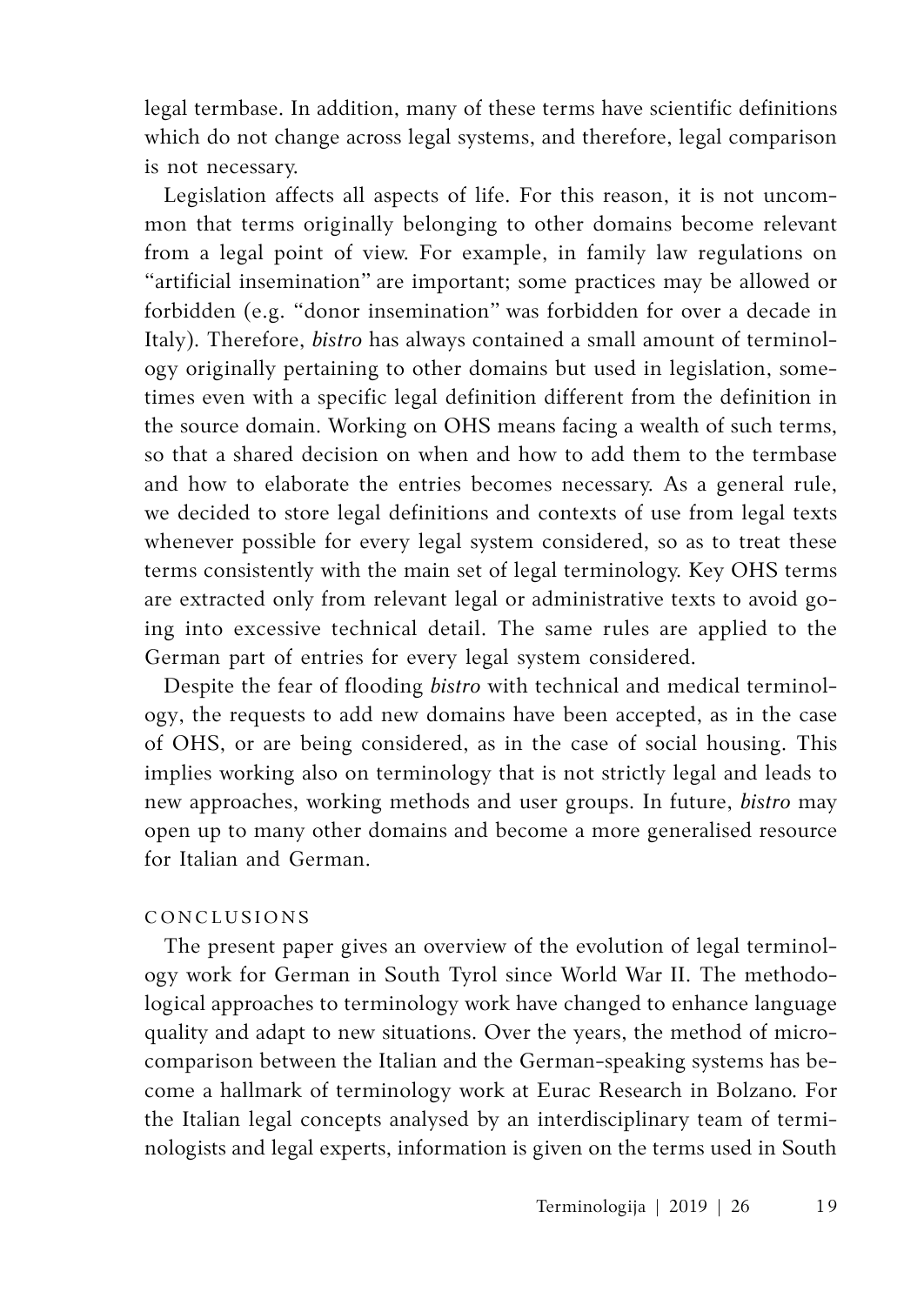Tyrolean German but also on equivalent concepts existing in other Germanspeaking countries (Austria, Germany and Switzerland). A unique feature of terminology work at Eurac Research is that every term is clearly assigned to one or more specific legal systems, thus fully acknowledging the systembound nature of legal terminology. With a view to developing South Tyrolean German legal terminology, this approach allows to avoid an excessive regionalisation of the local legal and administrative language, because whenever acceptable foreign equivalents are available, the respective terms can be adopted and used in South Tyrol. With a view to international cooperation and trade, it greatly fosters transnational communication between Italy and the German-speaking countries.

The online system used to disseminate the results of this work, *bistro*, has also been completely renewed to accommodate the needs of terminologists and target users. This was done on the one hand with the aim of keeping the pace with technological development. On the other hand, it meant to provide an intuitive and easy-to-use terminology lookup tool that includes advanced filter functions, expandable contexts, access to full bibliographical information and a feedback function. The latter is part of a new policy that fosters growing interaction with target users, be they single persons or entire offices and organisations. To facilitate the production process by text drafters and translators and provide precious additional linguistic information, several terminological entries in *bistro* contain a section dedicated to legal collocations. While the terminological entries are elaborated with a concept-oriented approach, collocations follow a word-oriented approach and can be found at the end of the entry treating the relevant headword. Finally, on the request of its users, *bistro* is slowly opening up to new domains like occupational health and safety or social housing. Such domains include a notable amount of relevant technical, medical and other scientific terminology. Treating such terms while still remaining consistent with the methods used for legal terminology poses a notable methodological challenge, which we have tried to solve with a pragmatic approach.

The lesson we have learnt by implementing all these innovations and evolutions is that terminology work needs to regularly adapt to legal, technological and societal changes to remain valuable. Methods, tools and contents must cater for the changing needs of target users and foster terminology dissemination.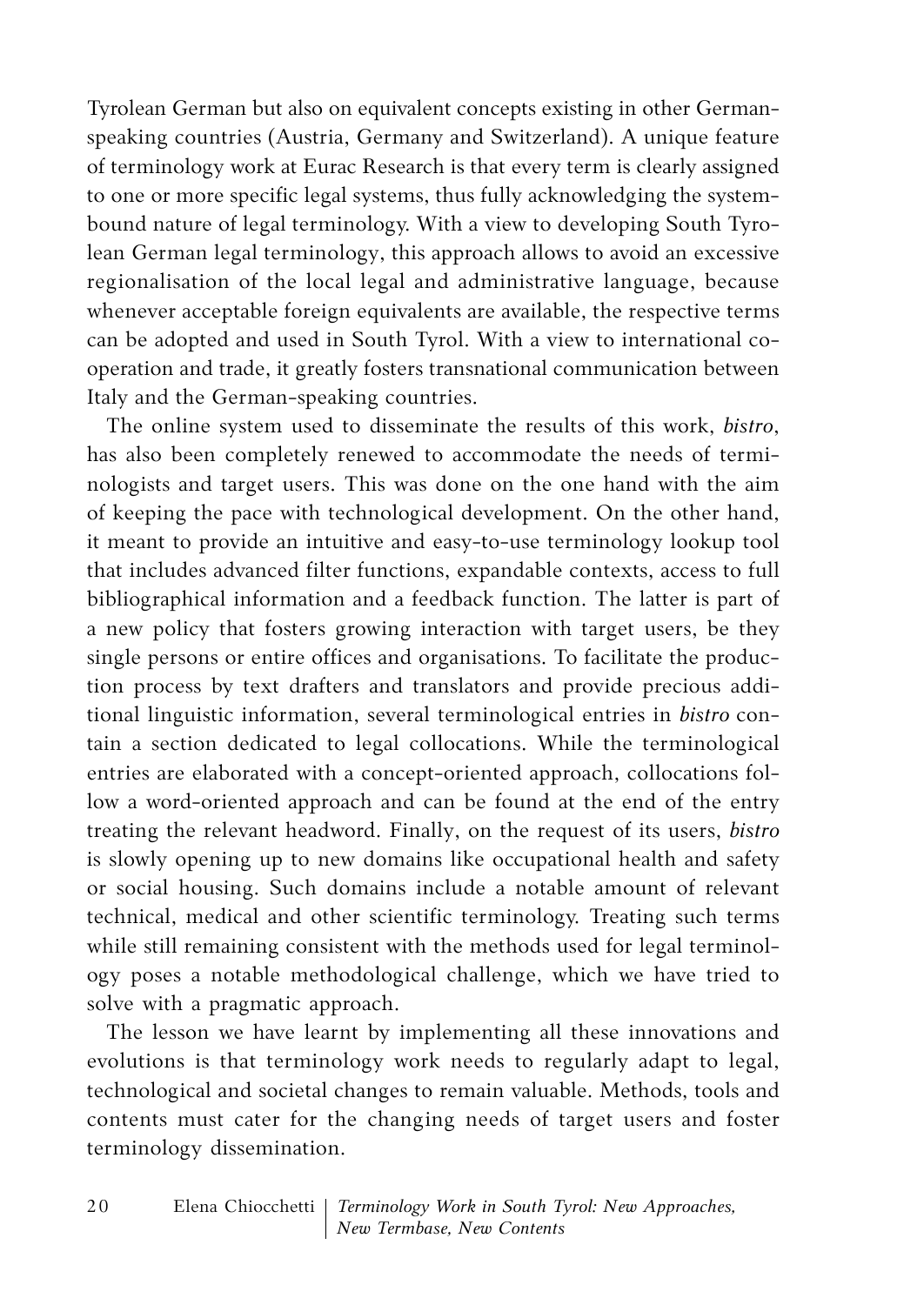#### **LEGAL REFERENCES**

- Constitutional Law No. 5/1948 (First Statute of Autonomy). *Legge costituzionale del 26 febbraio 1948, n. 5 "Statuto speciale per il Trentino - Alto Adige"*. Available at: http://www.consiglio-bz.org/download/1.Statuto-di-Autonomia-1948.pdf [accessed 19.08.2019].
- Presidential Decree No. 670/1972 (New Statute of Autonomy). *Decreto del Presidente della Repubblica del 31 agosto 1972, n. 670* "*Approvazione del testo unico delle leggi costituzionali concernenti lo Statuto speciale per il Trentino – Alto Adige*". Available at: http://lexbrowser.provinz.bz.it/doc/it/dpr-1972-670/decreto\_ del\_presidente\_della\_repubblica\_31\_agosto\_1972\_n\_670.aspx [accessed 19.08.2019].
- Presidential Decree No. 574/1988. *Decreto del Presidente della Repubblica del 15 luglio 1988, n. 574* "*Norme di attuazione dello Statuto speciale per la regione Trentino – Alto Adige in materia di uso della lingua tedesca e della lingua ladina nei rapporti con la pubblica amministrazione e nei procedimenti giudiziari*". Available at: http://lexbrowser.provinz.bz.it/doc/it/dpr-1988-574/decreto\_del\_presidente\_della\_repubblica\_15\_ luglio\_1988\_n\_574.aspx [accessed 19.08.2019].
- Resolution No. 210/2003 by the Provincial Government of South Tyrol. *Delibera della Giunta Provinciale del 27 gennaio 2003, n. 210* "*Utilizzo della lingua ladina da parte degli enti pubblici e negli atti normativi*". Available at: http://lexbrowser.provinz.bz.it/doc/20141121/it/1571/delibera\_n\_210\_del\_27\_01\_2003.aspx [accessed 19.08.2019].

#### **REFERENCES**

- Alber E., Palermo F. 2012: Creating, Studying and Experimenting with Bilingual Law in South Tyrol: Lost in Interpretation? – *Bilingual Higher Education in the Legal Context*. *Group Rights, State Policies and Globalisation*. X. Arzoz (ed.), Leiden: Nijhoff, 287–309.
- Alcock A. 2001: *The South Tyrol Autonomy. A Short Introduction*, Londonderry / Bolzano: Autonomous Province of Bolzano / Bozen.
- Ammon U., Bickel H., Lenz A. N. (eds.) 2014: *Variantenwörterbuch des Deutschen. Die Standardsprache in Österreich, der Schweiz, Deutschland, Liechtenstein, Luxemburg, Ostbelgien und Südtirol sowie Rumänien, Namibia und Mennonitensiedlungen*, Berlin: De Gruyter.
- Arntz R., Picht H., Schmitz K.-D. 2014: *Einführung in die Terminologiearbeit.* 7th ed., Hildesheim: Olms.
- ASTAT Landesinstitut für Statistik / Istituto provinciale di statistica 2018: *Südtirol in Zahlen/Alto Adige in cifre*, Bolzano / Bozen: ASTAT.
- Biere B. U. 2017: *Ein Europa Viele Sprachen: Mehrsprachigkeit in Europa*, Brey: Mykum.
- *bistro Information System for Legal Terminology*, Bolzano: Institute for Applied Linguistics of Eurac Research. Available at: http://bistro.eurac.edu/ [accessed 19.08.2019].
- Chiocchetti E. 2019: Legal Comparison in Terminology Work: Developing the South Tyrolean German Legal Language. – *Diszciplínák találkozása: nyelvi közvetítés a XXI. Században*. S. Szoták (ed.), Budapest: OFFI, 175–185.
- Chiocchetti E., Ralli N. 2016: Ein Begriff, zwei Sprachen, unterschiedliche (Rechts)Kulturen. *Terminologie und Kultur. Akten des Symposions, Mannheim, 3.–5. März.* P. Drewer, F. Mayer, K.-D. Schmitz (eds.), Munich et al*.*: Deutscher Terminologie-Tag e.V., 103–112.
- Chiocchetti E., Kranebitter K., Ralli N., Stanizzi I. 2019: 25 Jahre Bozner Methode: Terminologiearbeit in Südtirol. – *Terminologie: Epochen, Schwerpunkte, Umsetzungen. Zum 25-jährigen Bestehen des Rats für deutschsprachige Terminologie.* P. Drewer, D. Pulitano (eds.), Berlin: Springer Vieweg, 175–191.
- Chiocchetti E., Kranebitter K., Ralli N., Stanizzi I. 2013: Deutsch ist nicht gleich Deutsch. Eine terminologische Analyse zu den Besonderheiten der deutschen Rechtssprache in Südtirol. – *Diatopische Variation in der deutschen Rechtssprache.* M. M. Brambilla, J. Gerdes, C. Messina (eds.), Berlin: Frank, Timme, 253–285.
- Chiocchetti E., Ralli N., Stanizzi I. 2017: From DIY Translations to Official Standardization and Back Again? 50 Years of Experience with Italian and German Legal Terminology Work in South Tyrol. – *Terminological Approaches in the European Context.* P. Faini (ed.), Cambridge: Cambridge Scholars, 254–270.
- Coluccia S. 2000: Il linguaggio giuridico in Alto Adige. *Heimat. Identità regionali nel processo storico*. Antonio Pasinato (ed.), Rome: Donzelli, 379–388.
- De Groot G.-R. 1999: Das Übersetzen juristischer Terminologie. *Recht und Übersetzen*. G.-R. de Groot, R. Schulze (eds.), Baden Baden: Nomos, 11–46.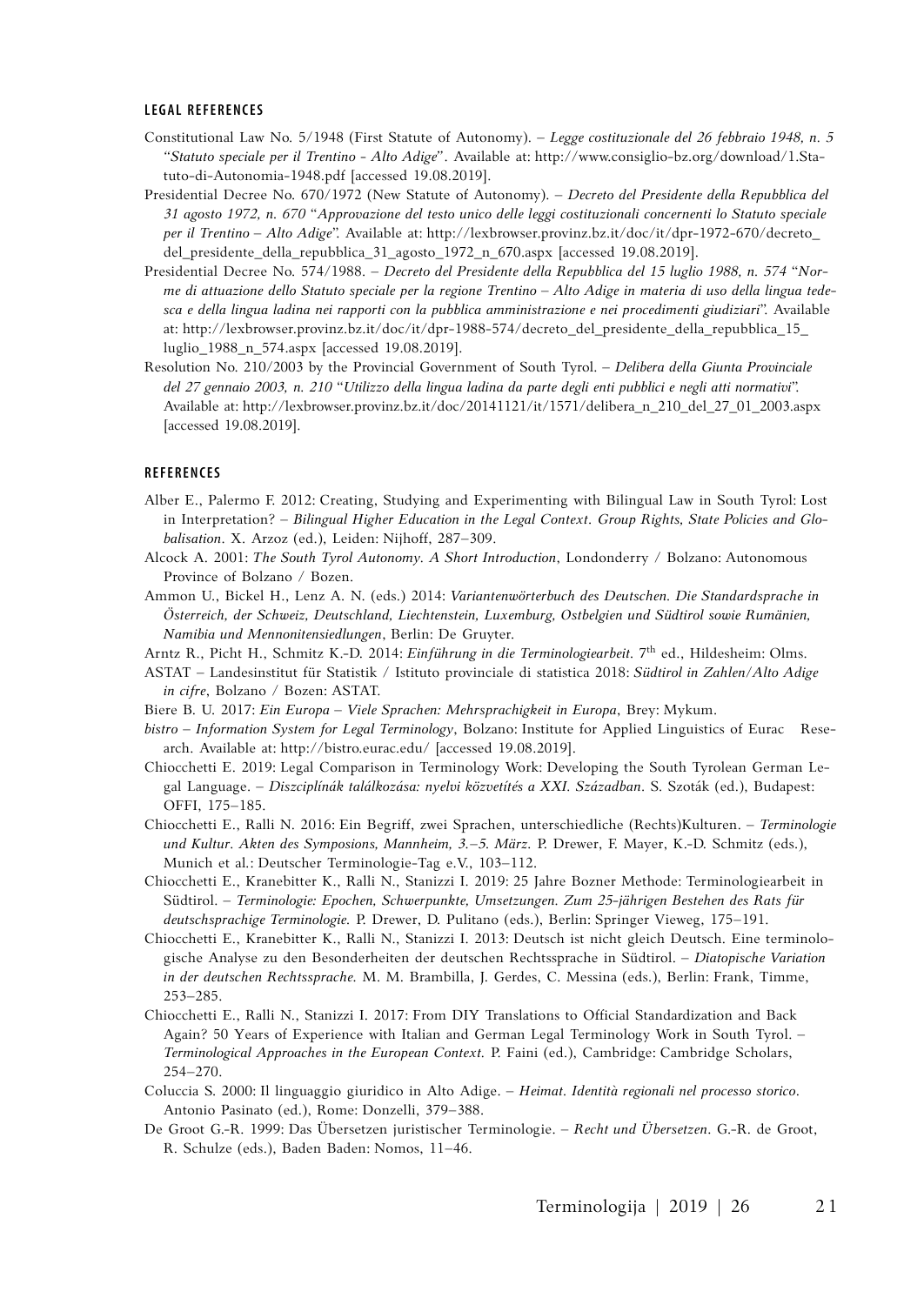- De Groot G.-R. 2002: Rechtsvergleichung als Kerntätigkeit bei der Übersetzung juristischer Terminologie. *Sprache und Recht*. U. Haß-Zumkehr (ed.), Berlin: De Gruyter, 222–239.
- Deputati PD 2016: *La legge sulle unioni civili. Dossier n. 145*. Available at: http://www.deputatipd.it/files/documenti/145\_La\_legge\_sulle\_unioni\_civili\_(1).pdf [accessed 19.08.2019].
- Drewer P., Schmitz K.-D. 2017: *Terminologiemanagement. Grundlagen Methoden Werkzeuge*, Berlin: Springer Vieweg.
- Eurac Research Institute for Applied Linguistics. Available at: http://www.eurac.edu/linguistics [accessed 19.08.2019].
- Forcher M., Peterlini H. K. 2010: *Südtirol in Geschichte und Gegenwart*, Innsbruck: Haymon.
- Forget P. 2014: La phraséologie chez les jurilexicographes: les exemples linguistiques dans da deuxième edition du *Dictionnaire de droit privé et lexiques bilingues*. – *Legal Lexicography. A Comparative Perspective*. M. M. Aodha (ed.), Abingdon: Routledge, 223–264.
- Gamper J., Dongilli P. 1999: Primary data encoding of a bilingual corpus. *Sammelband der Jahrestagung der GLDV 99*. J. Gippert (Hrsg.), Prague: Enigma, 323–331.
- Grass T. 2014: Principes terminologiques pour la constitution d'une base de données pour la traduction juridique. – *Legal Lexicography. A Comparative Perspective*. M. M. Aodha (ed.), Abingdon: Routledge, 103–114.
- Heid U., Gows R. H. 2006: A Model for a Multifunctional Dictionary of Collocations. *Proceedings of the XII EURALEX International Congress (Turin, 6–9 September 2006)*, Vol. 1. E. Corino, C. Marello, C. Onesti (eds.), Alessandria: Dell'Orso, 979–988.
- Holderbaum A., Prien M. 2004: Kollokationen im Web: Zur Herleitung einer zweisprachig ausgearbeiteten Kollokationsdatenbank. – *AREAS* 26, 451–472. Available at: http://areas.iued.uni-heidelberg.de/artikel/ Band26.pdf [accessed 19.08.2019].
- Lanzafame F. 2014: *Rilevazione sulla consistenza e la dislocazione territoriale degli appartenenti alle popolazioni di lingua ladina, mòchena e cimbra (15° Censimento generale della popolazione e delle abitazioni – dati definitivi)*, Trento: Servizio statistica della Provincia Autonoma di Trento. Available at: http://www.statistica. provincia.tn.it/binary/pat\_statistica\_new/popolazione/RilevazionePopolazioniLadinaMochenaCimbra.1394031752.pdf [accessed 19.08.2019].
- Lerat P. 2014: Pour des dictionnaires juridiques multilingues du citoyen de l'union européenne. *Legal Lexicography. A Comparative Perspective*. M. M. Aodha (ed.), Abingdon: Routledge, 89–102.
- Maganzi Gioeni D'Angiò F., Ralli N. 2010: Data modeling delle collocazioni: fra terminologia e lessicografia. – *Fachsprachen in der weltweiten Kommunikation / Specialized Language in Global Communication*. *Akten des XVI Europäischen Fachsprachensymposiums, Hamburg 2007 / Proceedings of the XVIth European Symposium on Language for Special Purposes (LSP), Hamburg (Germany) 2007*. W. von Hahn, C. Vertan (eds.), Frankfurt a. M.: Peter Lang, 99–106.
- Mayer F. 1997: Terminologiearbeit in Südtirol. *Terminologie et Traduction*. W. Osterheld (ed.), Luxembourg: Office des publications officielles, 124–137.
- Mayer F. 2000: Terminographie im Recht: Probleme und Grenzen der Bozner Methode. *Rechtslinguistik des Deutschen und Italienischen*. D. Veronesi (ed.), Padova: UNIPRESS, 295–306.
- Palermo F., Pföstl E. M. 1997: *Normazione linguistica e tutela minoritaria / Minderheitenschutz durch Sprachnormierung*, Bolzano / Bozen: Accademia Europea di Bolzano / Europäische Akademie Bozen.
- Palermo F., Woelk J. 2011: *Diritto costituzionale comparato dei gruppi e delle minoranze*, 2nd ed. Padova: CEDAM.
- Pescosta W. 2010: *Storia dei ladini delle Dolomiti*, San Martin de Tor: Istitut Ladin Micurà de Rü.
- Pommer S. 2006: *Rechtsübersetzung und Rechtsvergleichung*, Frankfurt a. M.: Peter Lang.
- Ralli N., Andreatta N. 2018: *bistro* ein Tool für mehrsprachige Rechtsterminologie. *trans-kom. Zeitschrift für Translationswissenschaft und Fachkommunikation* 11, 1, 7–44.
- Sandrini P. 1996: *Terminologiearbeit im Recht. Deskriptiver begriffsorientierter Ansatz vom Standpunkt des Übersetzers*, Vienna: Termnet.
- Sandrini P. 1998: Italienisches Recht in deutscher Sprache Terminologische Überlegungen. *Italienisch und Deutsch im Kontakt und Vergleich: Akten des 7. Treffens der Italienischen und österreichischen Linguisten (17–19 October 1996, Innsbruck, Austria).* P. Cordin, M. Iliescu, H. Siller-Runggaldier (eds.), Trento: Università di Trento, 399–417.
- Streiter O., Ralli N., Ties I., Voltmer L. 2004: BISTRO, the Online Platform for Terminology Management: Structuring Terminology without Entry Structures. – *Linguistica Antverpiensia, New Series – Themes in Translation Studies* 3, 203–215.
- Elena Chiocchetti *Terminology Work in South Tyrol: New Approaches, New Termbase, New Contents* 2 2